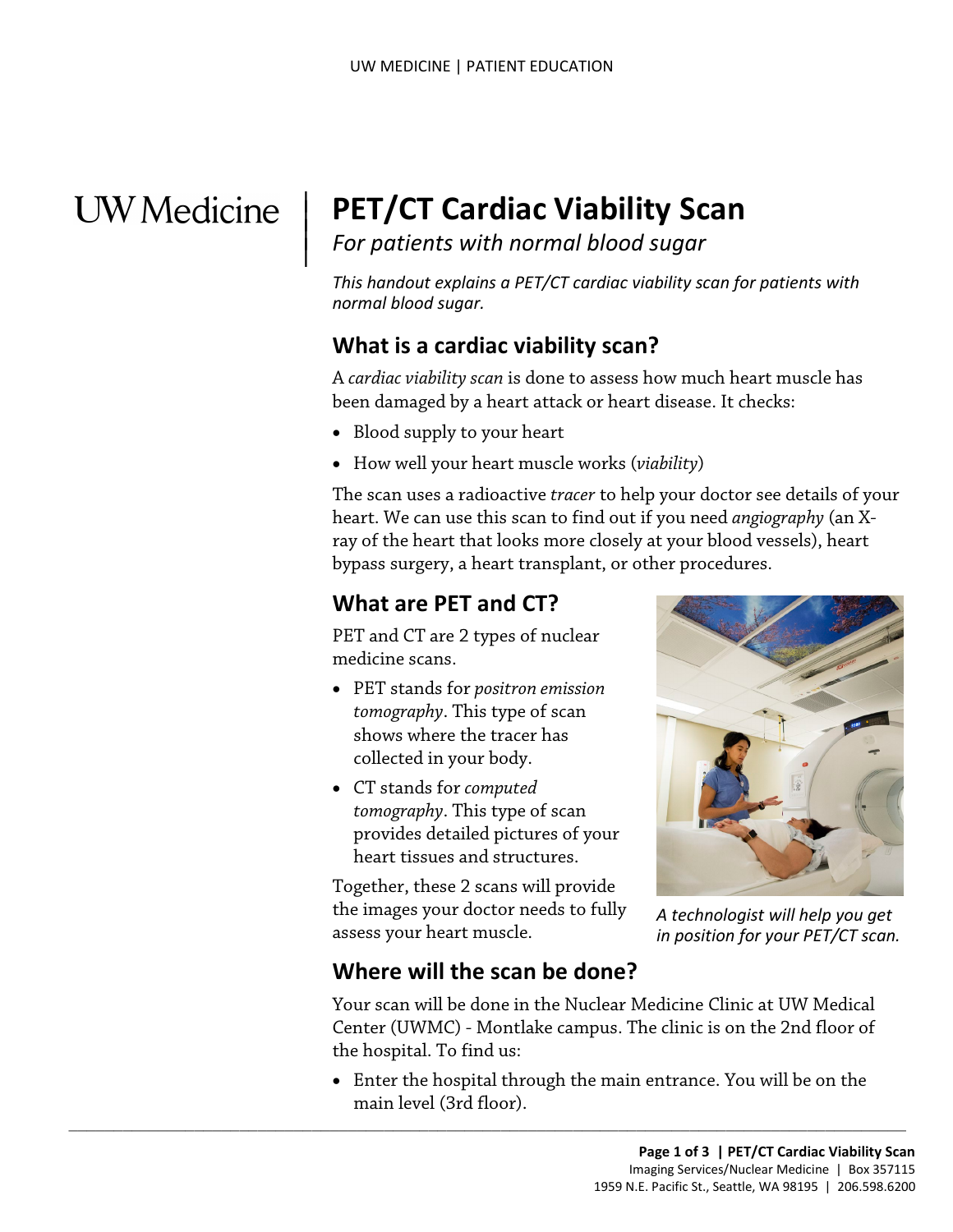- Turn right and go down the main hall. When the hall ends, you will see the Pacific elevators on your left.
- Take the Pacific elevators down to the 2nd floor.
- Follow the signs to Radiology. Check in at the Radiology front desk.

#### **How do I prepare?**

- • Call the Nuclear Medicine Clinic at 206.598.4240 if it is hard to place an *intravenous* (IV) line in your arm.
- You will need to lie flat on your back for up to 20 minutes at a time so that we can take clear pictures of your heart. If you feel that you cannot lie flat on your back for up to 20 minutes, please tell your healthcare provider.
- realthcare provider.<br>
 If you were assigned female at birth: Tell your provider if you as<br>
pregnant or breastfeeding, or if there is any chance you could<br>
pregnant.<br>
 **Plan to be at the hospital for up to 4 hours for thi** • *If you were assigned female at birth:* Tell your provider if you are pregnant or breastfeeding, or if there is any chance you could be pregnant.
	- **Plan to be at the hospital for up to 4 hours for this scan.**

# **Day of Your Scan**

- Do **not** eat or drink for 6 hours before your appointment. It is OK to drink water.
- You may take all your normal medicines.

 $\_$  ,  $\_$  ,  $\_$  ,  $\_$  ,  $\_$  ,  $\_$  ,  $\_$  ,  $\_$  ,  $\_$  ,  $\_$  ,  $\_$  ,  $\_$  ,  $\_$  ,  $\_$  ,  $\_$  ,  $\_$  ,  $\_$  ,  $\_$  ,  $\_$  ,  $\_$  ,  $\_$  ,  $\_$  ,  $\_$  ,  $\_$  ,  $\_$  ,  $\_$  ,  $\_$  ,  $\_$  ,  $\_$  ,  $\_$  ,  $\_$  ,  $\_$  ,  $\_$  ,  $\_$  ,  $\_$  ,  $\_$  ,  $\_$  ,

- **Please arrive on time**. The exact timing of this scan is very important. If you are more than 20 minutes late, we may need to reschedule your scan.
- Wear comfortable clothes.

# **What can I expect?**

- When you arrive at the clinic, a technologist will talk with you about what you can expect during your scan.
- *If you were assigned female at birth:* Tell the technologist if there is any chance you could be pregnant.
- We will:
	- Start an *intravenous* (IV) line in each of your arms. We will take a sample of your blood and send it to the lab to check your potassium levels.
	- Test your blood sugar many times during this test. To do this, we will make a quick needle prick to one of your fingers each time.